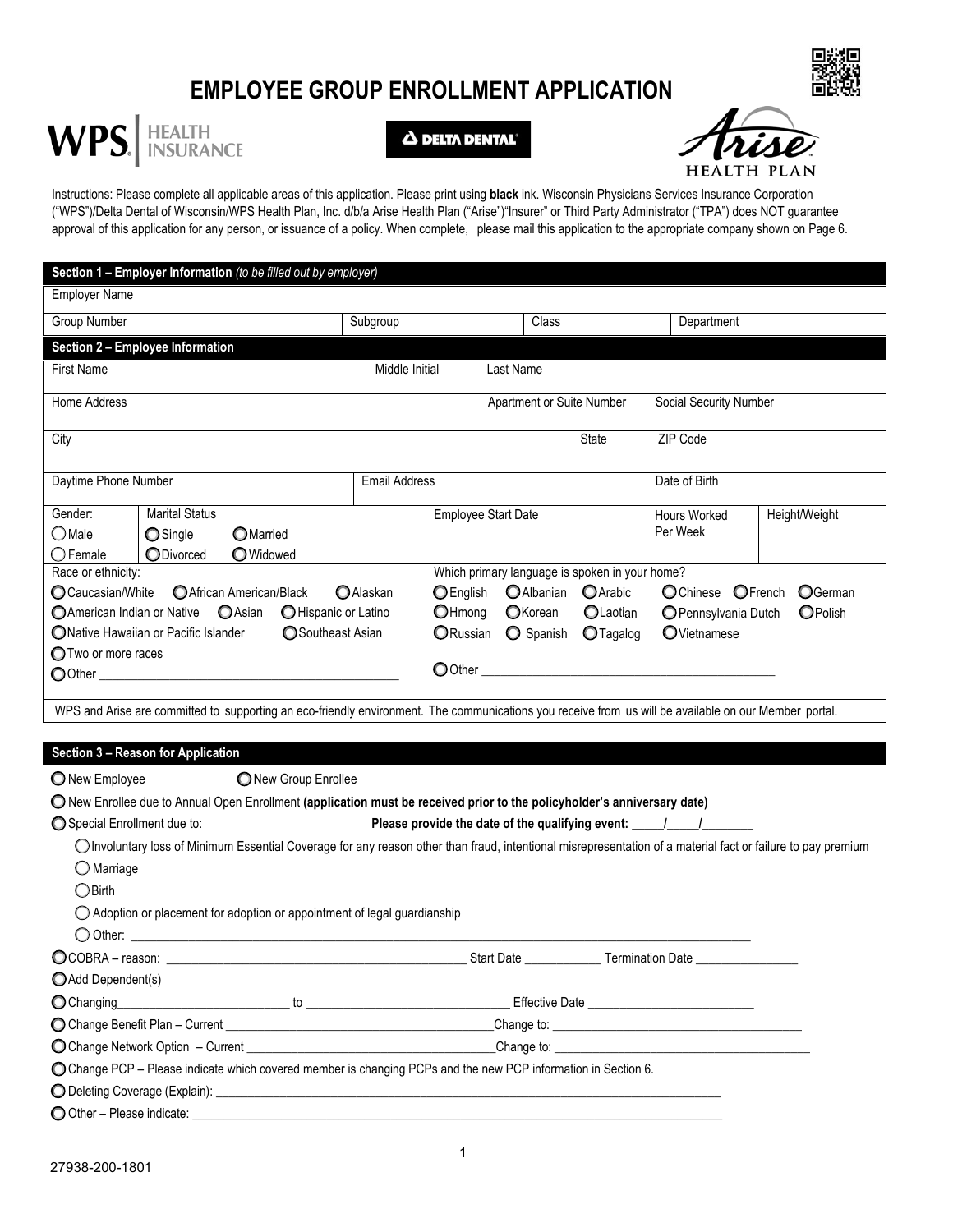| Section 4 - Type of Coverage Requested                                    |                                              |                                                     |
|---------------------------------------------------------------------------|----------------------------------------------|-----------------------------------------------------|
| <b>Type of Coverage</b>                                                   | <b>Applying For</b>                          | <b>Waiving/Declining Coverage For</b>               |
| <b>Group Medical Coverage</b><br>OWPS<br>OArise                           | <b>M</b> vself<br>My Spouse<br>My Dependents | <b>Mvself</b><br>∐My Spouse<br>My Dependents        |
| <b>Group Dental Coverage</b><br>Dental PPO (Underwritten by Delta Dental) | Myself<br>My Spouse<br>My Dependents         | <b>Myself</b><br>⊿My Spouse<br><b>Ny Dependents</b> |

## **Section 5 – Applicant Enrollment Information**

Please complete the following for all family members who are applying for coverage. If additional space is needed, please attach a separate sheet with completed information.

|                                  | Sex            | Social Security Number | Relationship to Applicant | Height | Weight | Date of Birth |
|----------------------------------|----------------|------------------------|---------------------------|--------|--------|---------------|
| Spouse Name (First, MI, Last)    | Male<br>Female |                        |                           |        |        |               |
| Dependent Name (First, MI, Last) | Male<br>Female |                        |                           |        |        |               |
| Dependent Name (First, MI, Last) | Male<br>Female |                        |                           |        |        |               |
| Dependent Name (First, MI, Last) | Male<br>Female |                        |                           |        |        |               |
| Dependent Name (First, MI, Last) | Male<br>Female |                        |                           |        |        |               |

## **Section 6 – Information Regarding Primary Care Practitioners – For Arise Health Plan Only**

Please select a Primary Care Practitioner (PCP) for yourself, your spouse, and each dependent who is applying for coverage. If additional space is needed, please attach a separate sheet with completed information.

| Last Name | First Name | MI | <b>Primary Care Practitioner</b> | Clinic | Location |
|-----------|------------|----|----------------------------------|--------|----------|
|           |            |    |                                  |        |          |
|           |            |    |                                  |        |          |
|           |            |    |                                  |        |          |
|           |            |    |                                  |        |          |

#### **Section 7A – Medical Information**

1. **Total Disability.** Is anyone named in this application now disabled or unable to perform normal work or age-related activities? Yes Mo If yes, please identify names, conditions, dates of disability, and name and address of attending physician:

 $\_$  ,  $\_$  ,  $\_$  ,  $\_$  ,  $\_$  ,  $\_$  ,  $\_$  ,  $\_$  ,  $\_$  ,  $\_$  ,  $\_$  ,  $\_$  ,  $\_$  ,  $\_$  ,  $\_$  ,  $\_$  ,  $\_$  ,  $\_$  ,  $\_$  ,  $\_$  ,  $\_$  ,  $\_$  ,  $\_$  ,  $\_$  ,  $\_$  ,  $\_$  ,  $\_$  ,  $\_$  ,  $\_$  ,  $\_$  ,  $\_$  ,  $\_$  ,  $\_$  ,  $\_$  ,  $\_$  ,  $\_$  ,  $\_$  ,

 $\_$  , and the set of the set of the set of the set of the set of the set of the set of the set of the set of the set of the set of the set of the set of the set of the set of the set of the set of the set of the set of th \_\_\_\_\_\_\_\_\_\_\_\_\_\_\_\_\_\_\_\_\_\_\_\_\_\_\_\_\_\_\_\_\_\_\_\_\_\_\_\_\_\_\_\_\_\_\_\_\_\_\_\_\_\_\_\_\_\_\_\_\_\_\_\_\_\_\_\_\_\_\_\_\_\_\_\_\_\_\_\_\_\_\_\_\_\_\_\_\_\_\_\_\_\_\_\_\_\_\_\_\_\_

2. Within the past six months, has anyone named in this application who is age 18 or over used tobacco regularly (four or more times per week on average)? **P**Yes No

If yes, please list which applicants:

#### **Section 7B – Medical Information – Health Questionnaire**

**DO NOT COMPLETE THIS SECTION IF YOU ARE ENROLLING AS A NEW HIRE OR LATE ENROLLEE INTO AN EXISTING PLAN.** If you are enrolling for coverage(s) as part of a new group, please fill out the appropriate subsection below according to the number of employees *enrolled* in the group plan. Please note: you are required to forward to the Insurer or TPA any changes and/or dependents in your or any family member's health history that occur prior to your receipt of our written underwriting decisions on this application.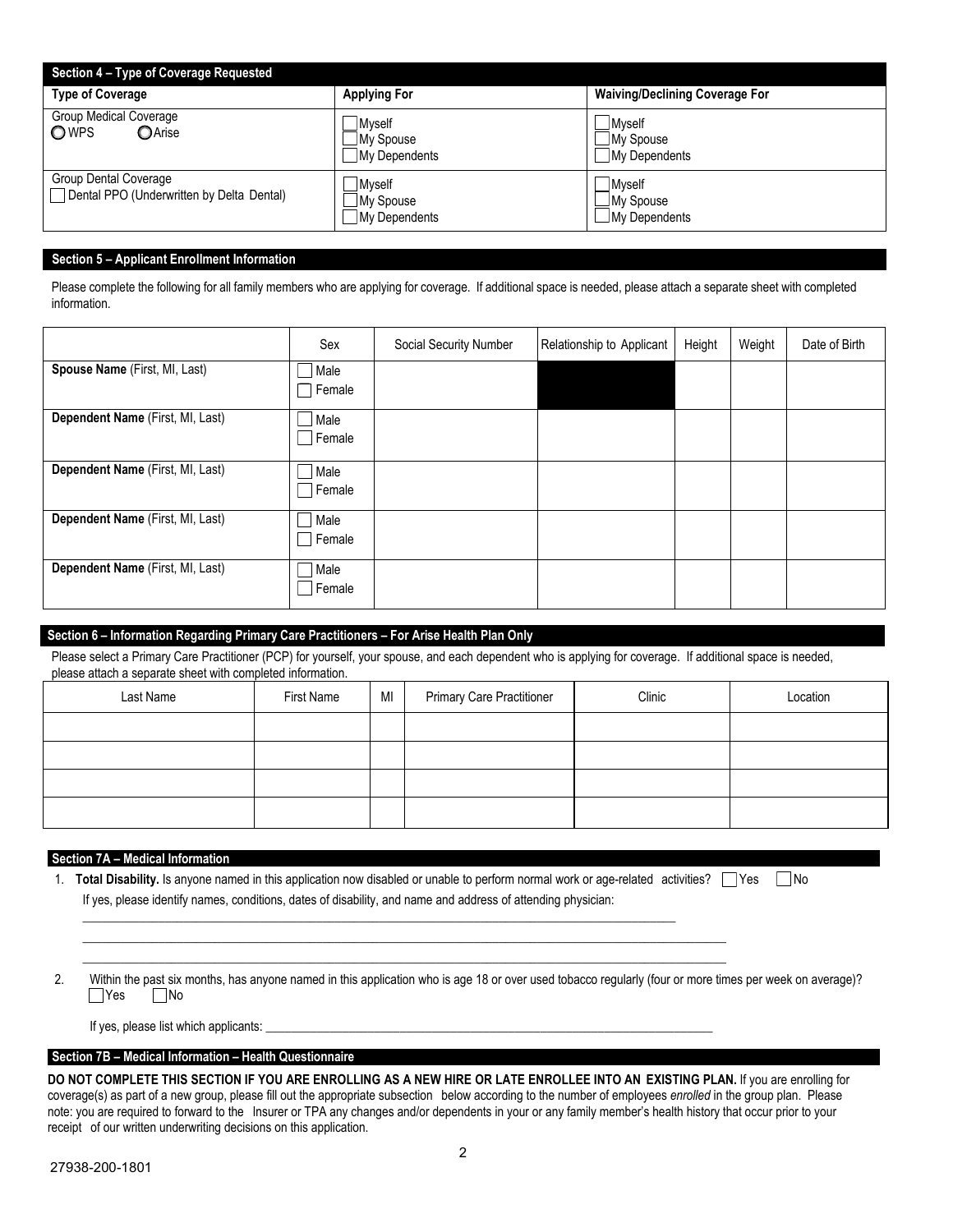#### 1. **Groups 250+ Enrolled Employees**

Is anyone named on this application being considered for, on a list for, or scheduled for a transplant?  $\Box$  Yes  $\Box$  No

#### 2. **Groups with 26 to 249 Enrolled Employees**

- a. Within the last 24 months, has anyone named in this application consulted, received treatment, had medication prescribed by a doctor, psychiatrist, psychologist, or other practitioner or been diagnosed for: (a) cancer, (b) stroke, (c) diabetes, (d) heart or vascular disease, (e) multiple sclerosis, (f) muscular or systemic disease (such as arthritis or lupus), (g) transplant, (h) liver, kidney, lung or intestinal disorder (except genetic testing results), (i) blood disorder, or (j) Acquired Immune Deficiency Syndrome (AIDS) or AIDS Related Complex (ARC)? (AIDS tests received at anonymous counseling and testing sites or through home test kits need not be revealed. *We are not seeking the results of HIV antibody Test*) qYes qNo
- b. Are you or any dependent (even if not listed on application) pregnant or been advised in the last 12 months that hospitalization, surgery or treatment is needed or pending? (If yes, expected due date is ) qYes qNo

|  | Are you or any dependent named in this application currently taking any prescribed medications?         | Yes | l No |
|--|---------------------------------------------------------------------------------------------------------|-----|------|
|  | Groups with 2 to 25 Enrolled Employees                                                                  |     |      |
|  | a. Are you or any other dependent (even if not listed on application currently pregnant?)<br><b>Yes</b> | lNo |      |
|  | (If yes, expected due date is:                                                                          |     |      |

- b. Is anyone named in this application currently taking any medications recommended or prescribed by a physician or other health care practitioner?  $\Box$ Yes  $\Box$ No
- c. Has anyone named in this application had medication recommended or prescribed by a physician or other health care practitioner within the past 12 months?  $\Box$  Yes  $\Box$  No
- d. Has anyone named in this application had a professional diagnosis of Acquired Immune Deficiency Syndrome (AIDS) or AIDS Related Complex (ARC)? AIDS tests received at anonymous counseling and testing sites or through home test kits need not be revealed. *We are not seeking the*  $r$ esults of HIV Antibody Test.
- $\Box$ Yes e. Within the last five years, has anyone named in this application been hospitalized or scheduled for hospitalization; had surgery or surgery scheduled; had a test or test scheduled; or been recommended to have a test or surgery which was not performed for any reason not already mentioned? | No
- f. Within the last five years, has anyone named in this application been counseled, consulted, or treated for any of the following conditions: (1) heart disease or disorder; (2) stroke; (3) circulatory disorder; (4) high blood pressure; (5) diabetes; (6) connective tissue disorder; (7) allergies; (8) asthma; (9) emphysema; (10) sinus; (11) nasal or lung disease or disorder; (12) ulcers; (13) stomach or intestinal disorder; (14) thyroid disorder; (15) adrenal disorder; (16) enlargement of the lymph nodes; (17) menstrual or gynecological disorder; (18) infertility; (19) sexual dysfunction; (20) arthritis; (21) back, joint or muscle disorder; (22) ear, skin or eye disorder; (23) cancer; (24) tumor; (25) abnormal growth; (26) nervous system disorder (including attention deficit and psychological disorders and multiple sclerosis); (27) headaches; (28) seizures; (29) epilepsy; (30) hepatitis; (31) liver disorder; (32) kidney, bladder or prostate disorder; (33) hernia; (34) rectal disorder; (35) anemia; (36) blood disorder; (37) the use of alcohol, chemicals, or drugs (been advised to cease or decrease use of); or (38) transplant.  $\Box$ Yes  $\Box$ No If yes, please indicate which conditions using the corresponding numbers from above:
- 4. In the spaces below, please list medications and provide full details to questions for which you answered "yes" above. If you need additional space, please attach a separate sheet of paper.

| Question No. | <b>Family Member</b> | Date of Treatment | Identify the medication, condition, its duration,<br>treatment and degree of recovery | Name/Address of<br><b>Attending Physician</b> |
|--------------|----------------------|-------------------|---------------------------------------------------------------------------------------|-----------------------------------------------|
|              |                      |                   |                                                                                       |                                               |
|              |                      |                   |                                                                                       |                                               |
|              |                      |                   |                                                                                       |                                               |
|              |                      |                   |                                                                                       |                                               |

#### **Section 8 – Information Regarding Other Health Coverage and Medicare**

|  |  | Does any person applying for coverage currently have other individual or group health coverage?                                              |  | Yes    No |  |
|--|--|----------------------------------------------------------------------------------------------------------------------------------------------|--|-----------|--|
|  |  | If yes, please provide coverage information below. If additional space is needed, please attach a separate sheet with completed information. |  |           |  |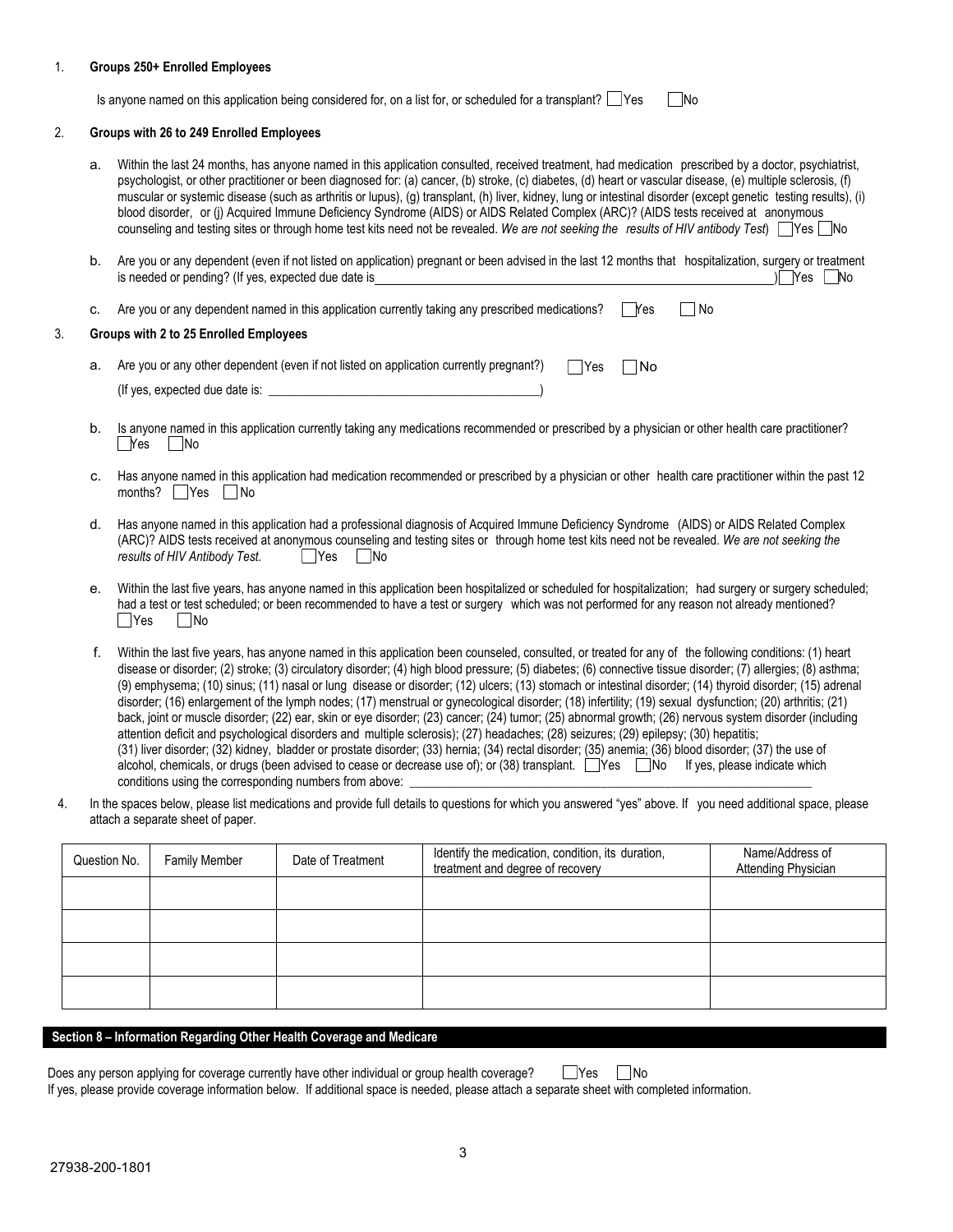| Policyholder Information                                                                                                                                                                                                                                                                                                                                                                                                                                                                                                                                                                                                                    | Name, Address, and Phone Number of<br>Insurance Company/Plan Type | <b>Policy Number</b> | Type of<br>Coverage         | <b>Effective Date of Coverage</b> |  |
|---------------------------------------------------------------------------------------------------------------------------------------------------------------------------------------------------------------------------------------------------------------------------------------------------------------------------------------------------------------------------------------------------------------------------------------------------------------------------------------------------------------------------------------------------------------------------------------------------------------------------------------------|-------------------------------------------------------------------|----------------------|-----------------------------|-----------------------------------|--|
|                                                                                                                                                                                                                                                                                                                                                                                                                                                                                                                                                                                                                                             |                                                                   |                      | Single<br>$\bigcirc$ Family |                                   |  |
| Employee Spouse                                                                                                                                                                                                                                                                                                                                                                                                                                                                                                                                                                                                                             |                                                                   |                      |                             | <b>COBRA Effective Date:</b>      |  |
| Date of Birth: __________                                                                                                                                                                                                                                                                                                                                                                                                                                                                                                                                                                                                                   |                                                                   |                      | <b>COBRA</b>                | <b>COBRA Termination Date:</b>    |  |
|                                                                                                                                                                                                                                                                                                                                                                                                                                                                                                                                                                                                                                             |                                                                   |                      | Single<br>$\bigcirc$ Family |                                   |  |
| Employee Spouse                                                                                                                                                                                                                                                                                                                                                                                                                                                                                                                                                                                                                             |                                                                   |                      | $\Box$ COBRA                | <b>COBRA Effective Date:</b>      |  |
| Date of Birth:                                                                                                                                                                                                                                                                                                                                                                                                                                                                                                                                                                                                                              |                                                                   |                      |                             | <b>COBRA Termination Date:</b>    |  |
| Are you or any of your family members eligible for Medicare? $\Box$ Yes $\Box$ No<br>If yes, please complete the following or attach a copy of your Medicare card.<br>Is Medicare eligibility due to: □ Over age 65 □ End-Stage Renal Disease (ESRD) □ □ Total Disability                                                                                                                                                                                                                                                                                                                                                                   |                                                                   |                      |                             |                                   |  |
| Section 9 - Health Coverage Waiver<br>If anyone named on this application is waiving or declining any coverage, please provide his/her name and check the reason he/she is waiving/declining:<br>Name(s) of person(s) waiving/declining: Name of the state of the state of the state of the state of the state of the state of the state of the state of the state of the state of the state of the state of the state of the s<br>I am covered or will be covered under another plan that is not sponsored by my employer.<br>$\Box$ My dependents are covered or will be covered under another plan that is not sponsored by my employer. |                                                                   |                      |                             |                                   |  |
| Waiver: I certify that I have been given the opportunity to apply for group coverage and decline to enroll as indicated on behalf of me and/or my dependents. I<br>understand that by signing this waiver, I and/or my dependents forfeit the right to coverage.                                                                                                                                                                                                                                                                                                                                                                            |                                                                   |                      |                             |                                   |  |

I understand that if I am declining enrollment for myself or my dependents (including my spouse) because of other health coverage, I may in the future be able to enroll myself or my dependents in this plan, provided that I request enrollment within 31 days after my coverage ends. In addition, If I have a new dependent as a result of marriage, birth, adoption or placement for adoption, I understand that I may be able to enroll myself and my dependents provided that I request enrollment within 31 days after the marriage, birth or adoption. I further understand that, other than these qualifying events, if this form is submitted after the enrollment period, I cannot enroll until the next annual enrollment period, if applicable.

| <b>SIGNATURE OF EMPLOYEE</b><br>. .<br>required if waiving<br>coverage) | <b>PRINT NAME</b> | <b>DATE</b> |
|-------------------------------------------------------------------------|-------------------|-------------|
|                                                                         |                   |             |

## **Section 10 – Notice of Special Enrollment Rights for Health Coverage**

If you are declining enrollment for yourself or your dependents (including your spouse) because of other health insurance or group health plan coverage, you may be able to enroll yourself and your dependents in this plan if you or your dependents lose coverage (or if the employer stopped contributing towards you or your dependent's other coverage).

Loss of coverage events include, but are not limited to: (a) the person no longer lives, resides or works within his or her HMO service area, the HMO does not provide coverage for that reason and there is no other coverage under the plan for the individual; (b) a dependent loses dependent status because he or she attains a particular age; (c) the plan no longer offers any benefits to a class of similarly-situated individuals (such as if the plan terminates coverage for all part-time workers); and (d) a benefit package option terminates or the issuer stops operating in the group market.

However, you must request enrollment within 31 days (or 60 days for Medicaid eligibility, birth or adoption of a child) after you or your dependent's other coverage ends (or after the employer stops contributing towards the other coverage).

In addition, if you have a new dependent as a result of marriage, birth, adoption or placement for adoption, you may be able to enroll yourself and other dependents. However, you must request enrollment within 31 days after the marriage, birth, adoption or placement for adoption.

**This notice is for informational purposes only and is informing you of your special enrollment rights.**

## **Section 11 – Terms and Conditions**

I hereby enroll for coverage under the insurance coverage(s) for which I am presently eligible, or for which I may become eligible. I understand and agree that the information obtained by using this Application will be used by Insurer or TPA to determine eligibility for benefits. I, on behalf of myself, my spouse and my dependent child(ren), if any, named herein, agree to cooperate in providing Insurer or TPA with information needed to process this Application.